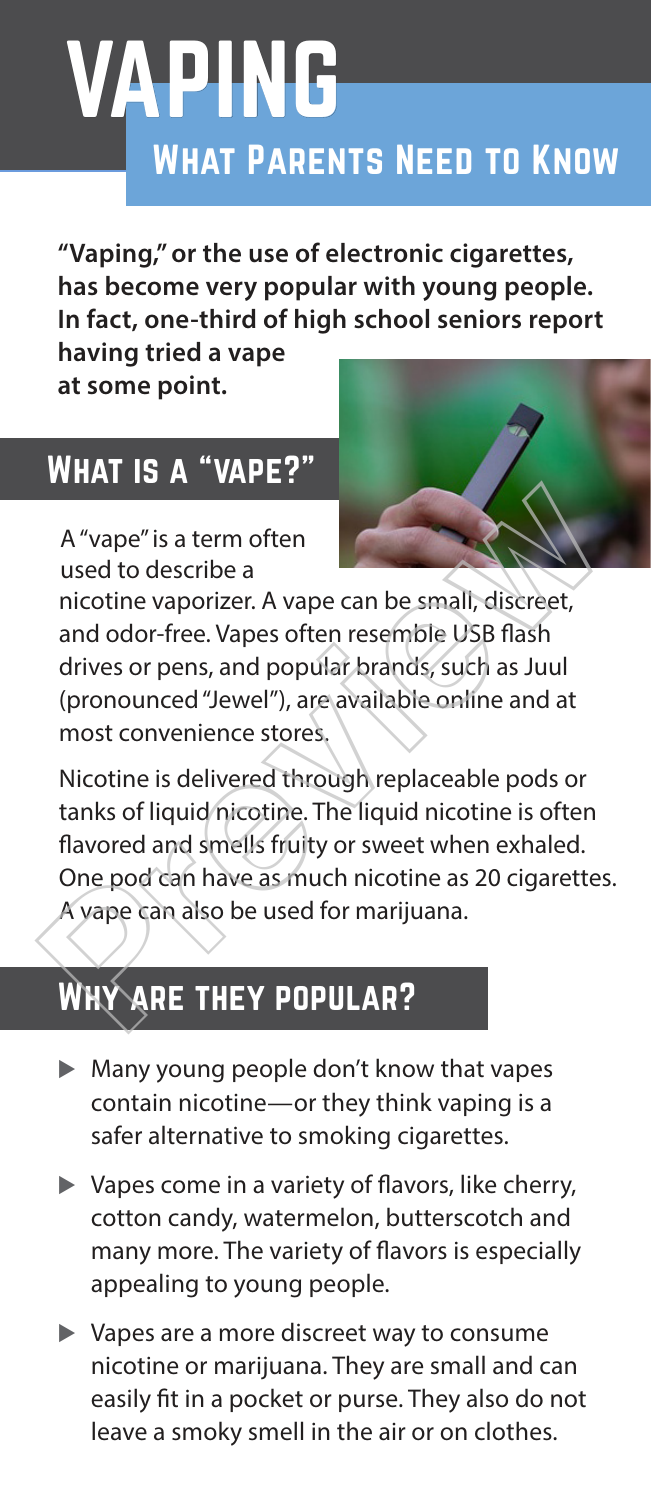

### The risks of vaping

- $\blacktriangleright$  Electronic cigarettes are just as addictive as tobacco cigarettes. Studies have also shown that teens who vape are four times more likely to start smoking tobacco cigarettes.
- $\blacktriangleright$  Nicotine use during adolescence (regardless of the method) has been shown to impact brain development.
- $\triangleright$  While the long term health effects of vaping are still unknown, there is increasing evidence that vaping is harmful to one's health and lungs.
- $\triangleright$  Vaping is a costly nicotine addiction. Starter kits can cost up to \$50, and refill cartridges are around \$16.

### WARNING SIGN

- **Unexplained smells**. While they don't have a traditional smoke smell, many vapes do have a sweet or fruity smell. Marijuana vapes sometimes have a soapy or burnt smell. of the method) has been shown to impact<br>
brain development.<br>
► While the long term health effects of vaping<br>
are still unknown, there is increasing evidence<br>
that vaping is a costly nicotine addiction. Starter<br>
kits can c
	- **EXECUTE: Withdrawal symptoms.** Nicotine withdrawal can lead to extreme irritability, headaches, and trouble sleeping.
	- **Talking or texting about it.** Terminology pertaining to vaping includes: "juice" or "pod" (nicotine liquid or cartridge); "Juul" (popular vape brand); and "pen" (popular term for vape).

**If you suspect your child is vaping, talk about the dangers, and be firm in your stance.**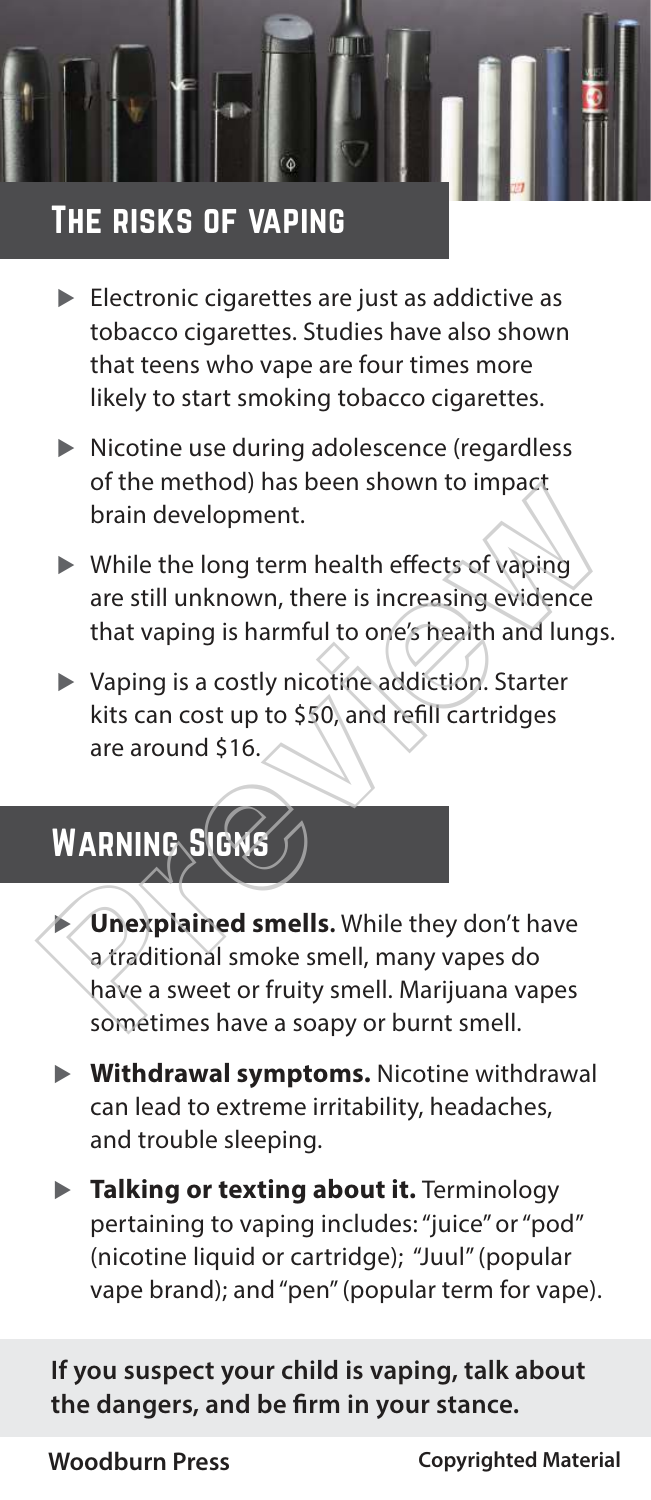## What Parents Need to Know ALCOHOL

**Simply put, underaged drinking is a dangerous practice that has many risks. Go over the facts and risks with your teen and talk about how he/she can "say no."** 

### The facts

- $\blacktriangleright$  Every year there are over 100,000 alcohol-related emergency room visits by people aged 12-21.
- $\triangleright$  Drunk driving kills 10,000 people each year.
- $\triangleright$  Underaged drinking is illegal, and young people who drink often face legal consequences (e.g., arrest, fines). If found drinking and driving, the consequences can be very serious. Proposed and Sexual assault<br>
Previews are over 100,000<br>
alcohol-related<br>
emergency room visits by people aged 12-21.<br>
Prunk driving kills 10,000 people each year.<br>
Punderaged drinking is illegal, and young<br>
people who dri

### The risks

Underaged drinking is associated with higher risks of:

- $\blacktriangleright$  Physical and sexual assault
- $\blacktriangleright$  Memory issues
- $\triangleright$  School absences and lower grades
- $\triangleright$  Disruption of normal physical growth
- $\triangleright$  Disruption of brain development
- $\blacktriangleright$  Long term health risks, including high blood pressure, stroke, liver and heart disease

#### Binge drinking

This is when an individual consumes four or more drinks in about two hours. 90% of underaged drinkers engage in binge drinking. Binge drinking makes the risks of consuming alcohol even more dangerous. Talk to your teen about the dangers of binge drinking.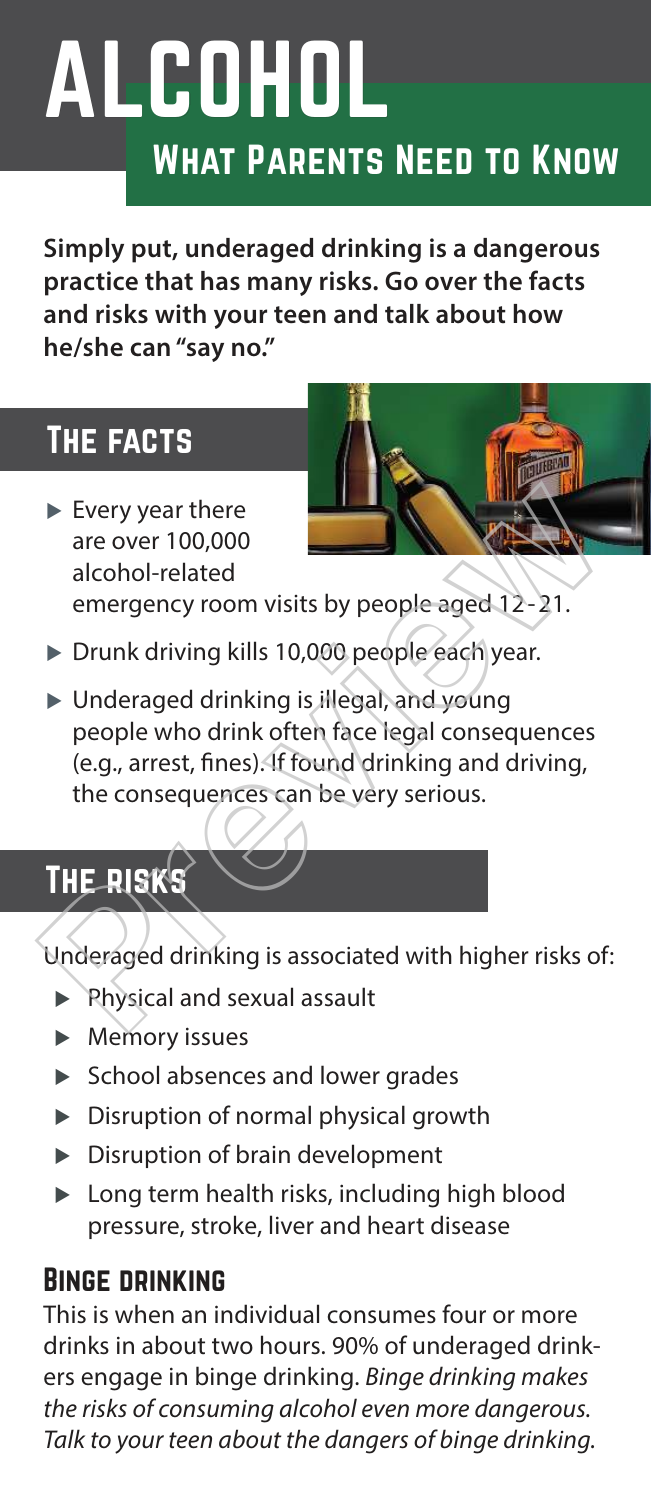### Reasons to Drink: Debunked

Your teen might hold the following beliefs on why drinking is no big deal. Here's how you can address them.

#### It's harmless

While drinking may seem harmless, the more one drinks, the riskier it becomes. Whether it's a car accident, alcohol poisoning, or assault, the dangers of drinking are real.

#### Everyone is doing it

30% of young people admit to underaged drinking. While this is still a lot, the majority of young people do not drink.

#### It's fun

Because young people are more likely to binge drink, they are also more likely to experience the common (and unpleasant) side effects of drinking, such as vomiting and hangovers. These are not fun. While this is still a lot, the majority of young people<br>do not drink.<br><br>**IT'S FUN**<br>Because young people are more likely to binge<br>drink, they are also more likely to experience the<br>common (and unpleasant) side effects of dri

### REFUSAL SKILLS

Here is some advice to pass along to your teen to help him/her say no to drinking.

### Give an excuse

"I don't like the way it makes me feel" or "My parents will know and ground me forever."

#### Be firm

Give a simple, "No thanks." If others continue to pressure you, repeat yourself, or leave.

#### Stick to your decision

Remember, you always have a choice. Decide that you're not going to drink, and stick to your decision.

### Avoid it

If you think you'll have a hard time saying no, or think you'll feel pressured, avoid places where you know there will be drinking.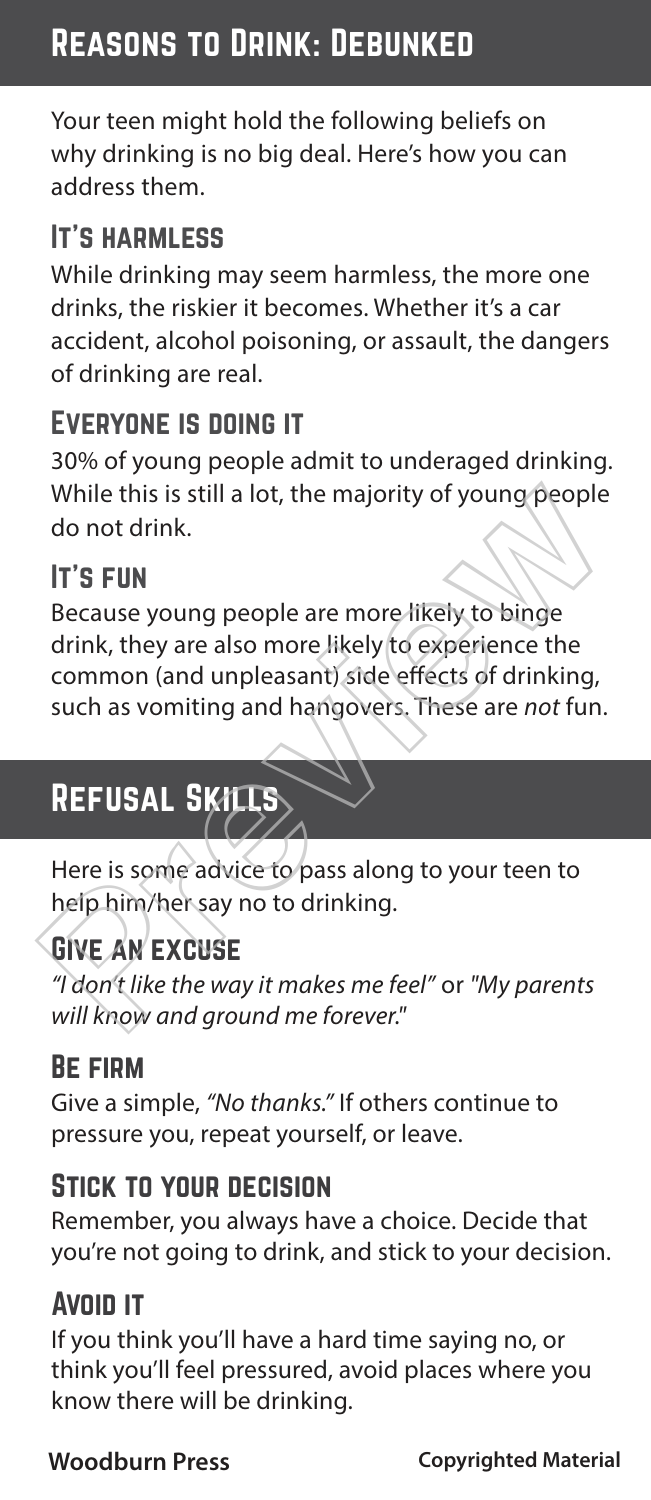# TOBACCO What Parents Need to Know

**Even though tobacco use among young people is down, more than 600,000 middle school students and 3,000,000 high school students still smoke.**

### The facts

- $\blacktriangleright$  Tobacco products contain nicotine, a highly addictive substance. Because nicotine addiction happens faster in young people, occasional smoking can quickly turn into a full-blown habit. ight and the Smoking reduces line function and growth<br>
Smoking reduces and the Smoking Canadian Smoking Canadian Appension of the Smoking Canadian Chief<br>
Prevery one of those deaths, at least two young<br>
people start smoki
	- $\triangleright$  1,200 people die from smoking every day. For every one of those deaths, at least two young people start smoking.
	- $\triangleright$  90% of smokers start smoking before they're 18.
	- $\triangleright$  By age 26, almost all occasional smokers become daily smokers.

### **HE** RISKS

- $\triangleright$  Smoking reduces lung function and growth. Damage from smoking while you're young is permanent, often resulting in lungs that will never reach full growth capacity.
- $\triangleright$  Smoking causes irreparable cardiovascular damage. One-third of young smokers will die prematurely from this damage.
- $\triangleright$  Smokers are 2-4 times more likely to die from a stroke, and 25 times more likely to die from cancer.
- $\triangleright$  Smokeless tobacco can cause oral, throat, and pancreatic cancer, heart disease, and tooth loss.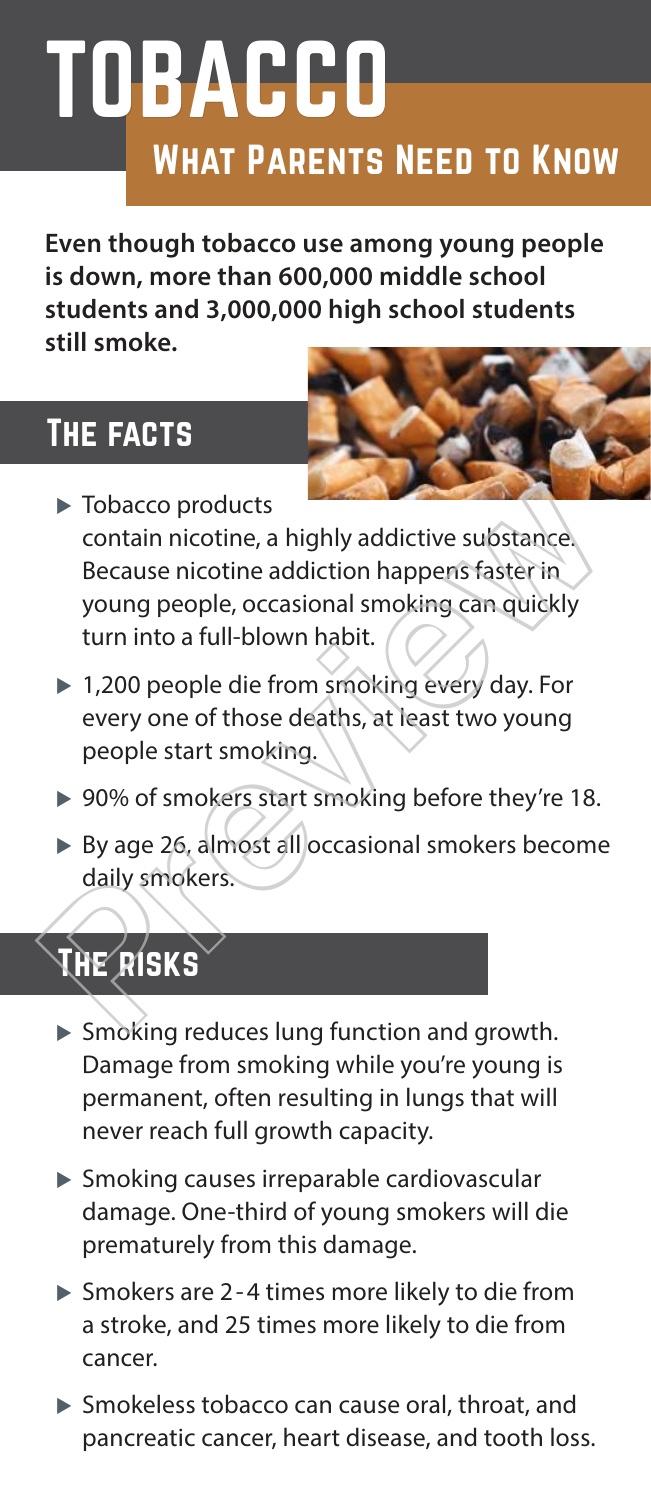### Helping Your Child Say No

Because nicotine addiction can happen fast, especially in young people, stopping smoking before it starts is important. Here is some advice you can offer your child to help him/her say no to smoking.

- ▶ Give an excuse. "My parents will smell it and I'll be grounded forever" or "It makes me feel sick."
- ▶ Be firm. Give a simple, "No thanks." If others keep pressuring you, repeat yourself, or leave.
- ▶ Stick to your decision. Remember, you always have a choice. Decide that you're not going to smoke, and stick to your decision.

85% of smokers regret ever starting. Make sure your child knows that he/she will regret it too.

### **QUITTING**

If you or your teen already smoke, it's very important that you work toward quitting. Here are some tips.

- ▶ Get motivated. Quitting won't work unless you want it to. Make a list of all the reasons you want to stop, and review this list often.
- u **Explore methods and tools.** Some people find more success with nicotine replacement therapy (e.g., gum, patches, etc.) or prescription medication. Your child will need your support, and possibly a doctor, for these methods. S5% of smokers regret ever starting. Make sure<br>your child knows that he/she will regret it too.<br>
The valid knows that he/she will regret it too.<br>
The valid knows that he/she will regret it too.<br>
The valid work toward quit

Quitting nicotine is one of the hardest things to do but one of the best things you can do for your health.

whood burns and complete the second service of the service of the service of the service of the service of the<br>Complete of the service of the service of the service of the service of the service of the service of the servi **Vaping (or using electronic cigarettes) is not a smart substitute to smoking. While the long-term health risks are still unknown, there is mounting evidence that vaping is harmful to one's health and lungs. Vaping is just as addictive as smoking, and there is evidence that vaping makes you more likely to smoke traditional cigarettes. Using nicotine in any form is a bad idea.**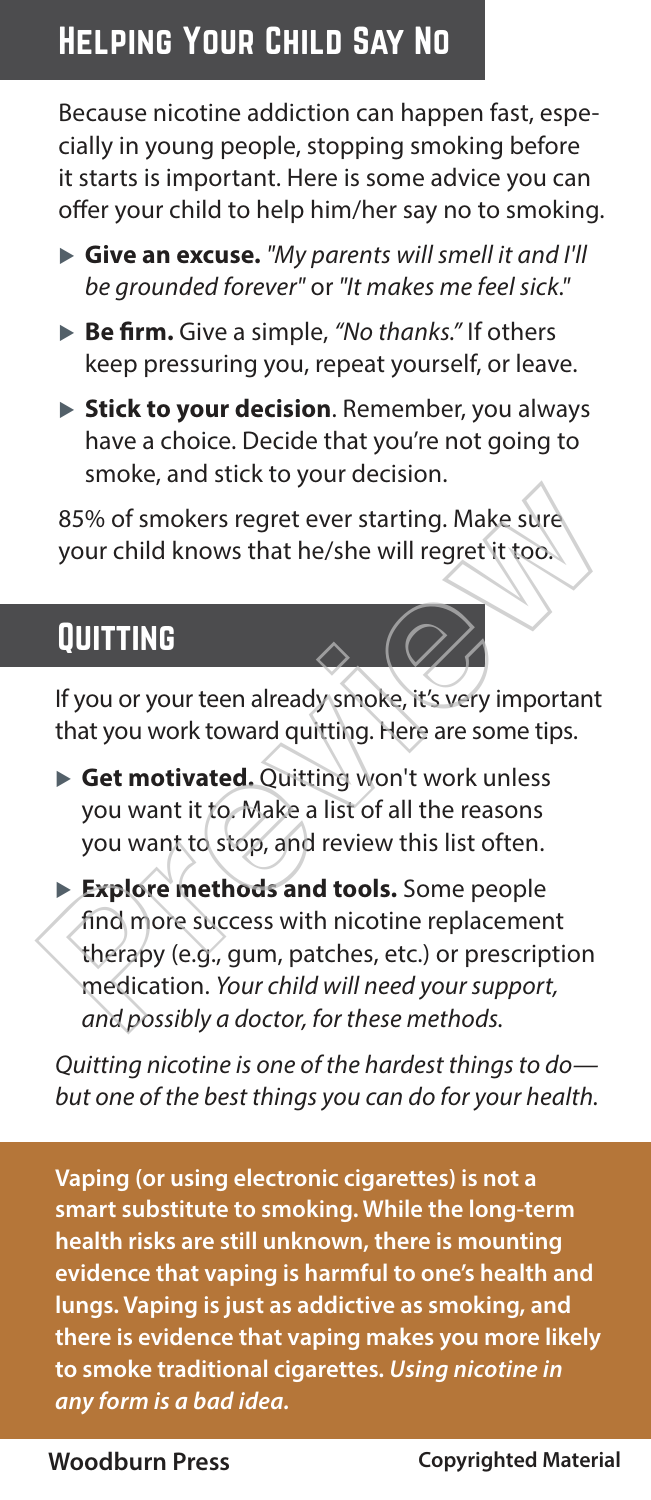# MARIJUANA What Parents Need to Know

**Marijuana is the most commonly used drug among young people. A quarter of teens report using marijuana.** 

### **EFFECTS**

**Many young people use** 



**marijuana because they believe it's harmless. Make sure your teen is aware of the following short and long-term effects of marijuana.**

- $\triangleright$  Short-term effects: impaired body movement, increased heart rate, difficulty thinking and concentrating, delusions, hallucinations, and paranoia
- $\blacktriangleright$  Long-term effects: impaired memory, thinking, and learning; decreased verbal ability; and irritated lungs leading to breathing problems and an increased risk of lung infections Many young people use<br>
marijuana because they believe it's harmless.<br>
Make sure your teen is aware of the following<br>
short and long-term effects of marijuana.<br>
> Short-term effects: impaired body movement,<br>
increased heart

## New dangers

**Be aware of the following new, and dangerous, trends involving marijuana use.** 

- ▶ Synthetic marijuana ("spice" or "fake weed") can cause severe side effects, such as psychosis, violent behavior, vomiting, and more. Synthetic marijuana can be purchased at convenience stores and more, making it very easy to get.
- ▶ **Marijuana vapes** (electronic cigarettes) are popular among young people. They do not emit a strong smell, but sometimes can have a faint burning or soapy smell. "Bootleg" marijuana vapes have been linked to several deaths.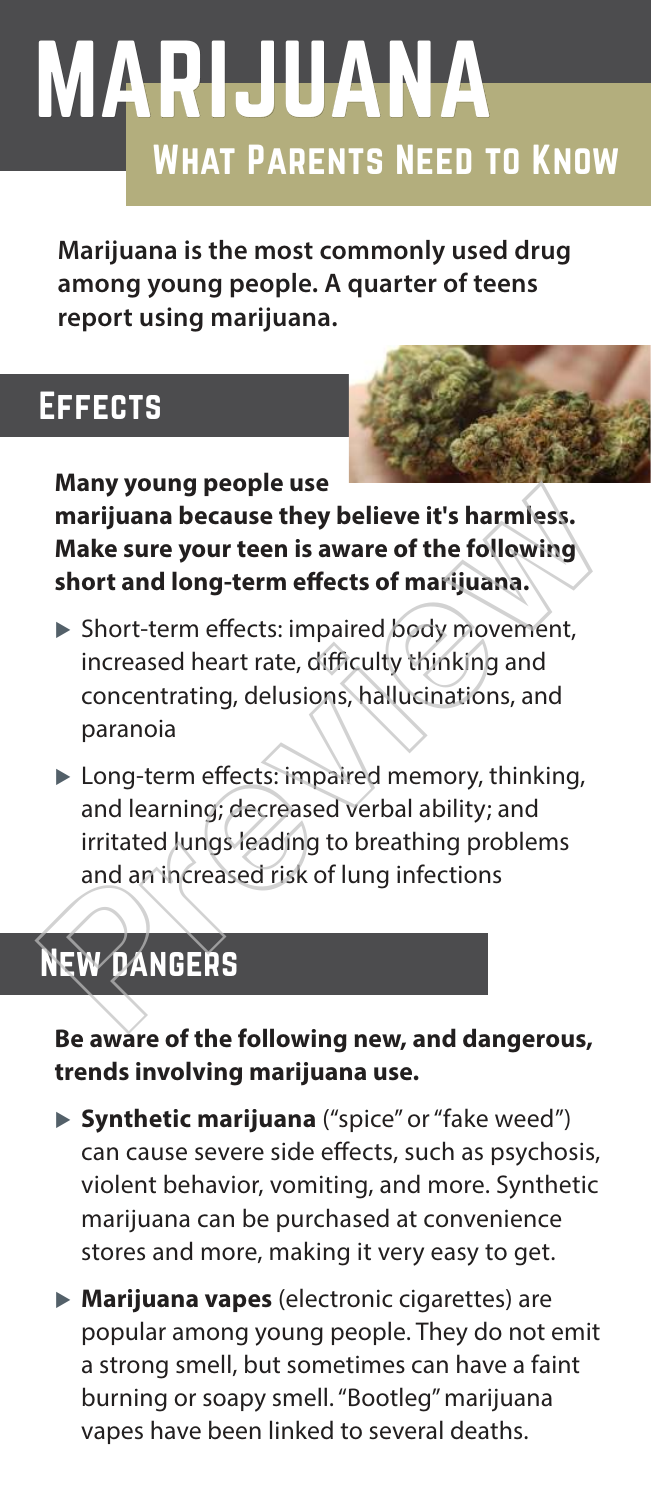### Reasons to use marijuana: Debunked

Your teen might hold the following beliefs about why marijuana is no big deal. Here's how you can address them.

#### It's harmless

While marijuana may seem harmless, the more one uses it, the riskier it becomes. Whether it's lower grades in school, feelings of paranoia, a car accident, or addiction, the dangers of marijuana are real.

#### Everyone is doing it

23% of young people admit to using marijuana. While this is still a lot, the majority of young people do not use marijuana.

#### It's fun

Along with getting high comes being out of control of your body, thoughts, and actions. Feelings of paranoia and fear often accompany marijuana use as well. These things are not fun. While this is sulf a lot, the majority of young people<br>do not use marijuana.<br> **IT'S FUN**<br>
Along with getting high comes being out of control<br>
of your body, thoughts, and actions. Feelings of<br>
paranoia and fear often accomp

### REFUSAL SKILLS

Here is some advice to pass along to your teen to help him/her say no to marijuana.

#### Give an excuse

"I don't like the way it makes me feel" or "My parents will know and ground me forever."

#### Be firm

Give a simple, "No thanks." If others continue to pressure you, repeat yourself, or leave.

#### Stick to your decision

Remember, you always have a choice. Decide that you're not going to do it, and stick to your decision.

#### Avoid it

If you think you'll have a hard time saying no, or think you'll feel pressured, avoid places where you know there will be marijuana use.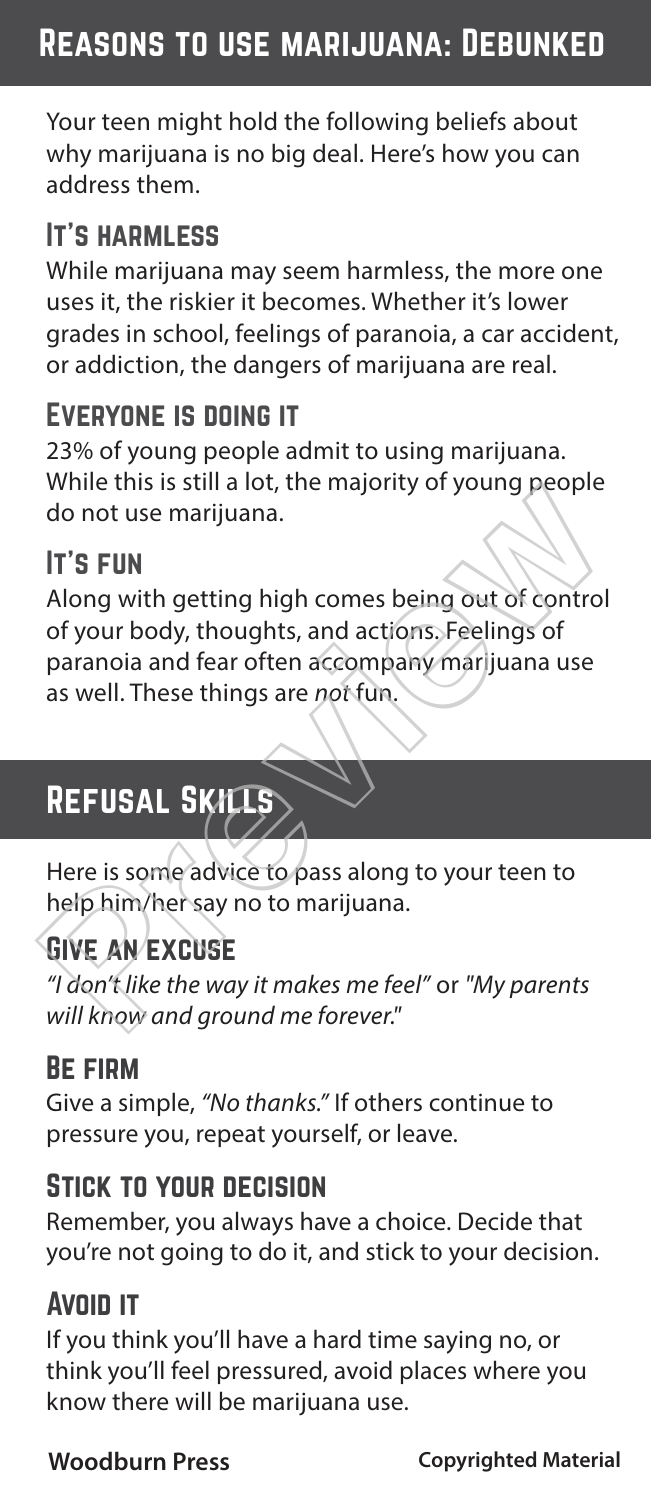# DRUG MISUSE What Parents Need to Know

**Many young people are using medications and substances for reasons other than their intended use. The following are some of the items most commonly misused.**

### Prescription painkillers

Using prescription painkillers like Vicodin and Oxycontin can quickly

turn into a dangerous opioid addiction. More than 130 people die from an opioid addiction every day.

### **ADDERALL**

Adderall is an amphetamine prescribed to treat Attention-Deficit/Hyperactivity Disorder (ADHD). Using Adderall when you don't need it can result in loss of appetite, memory loss, aggression, anxiety, confusion, and depression. Using prescription painkillers like<br>Vicodin and Oxycontin can quickly<br>turn into a dangerous opioid addiction. More than<br>130 people die from an opioid addiction every day.<br>**ADDERALL**<br>Adderall is an amphetamine prescribed to

## Cold Medicine

Taking cold medicine to get high can cause memory loss and dissociation (feeling detached from reality). Most importantly, taking a dose large enough to feel high borders on overdose levels, which can lead to death.

### **INHALANTS**

Breathing in fumes from chemicals such as paint, markers, glue, aerosols, or cleaners ("huffing") can cause vomiting and slurred speech, as well as long term brain, liver, and kidney damage.

#### **Many of these substances can be found around the house. Be sure to keep track of these items.**